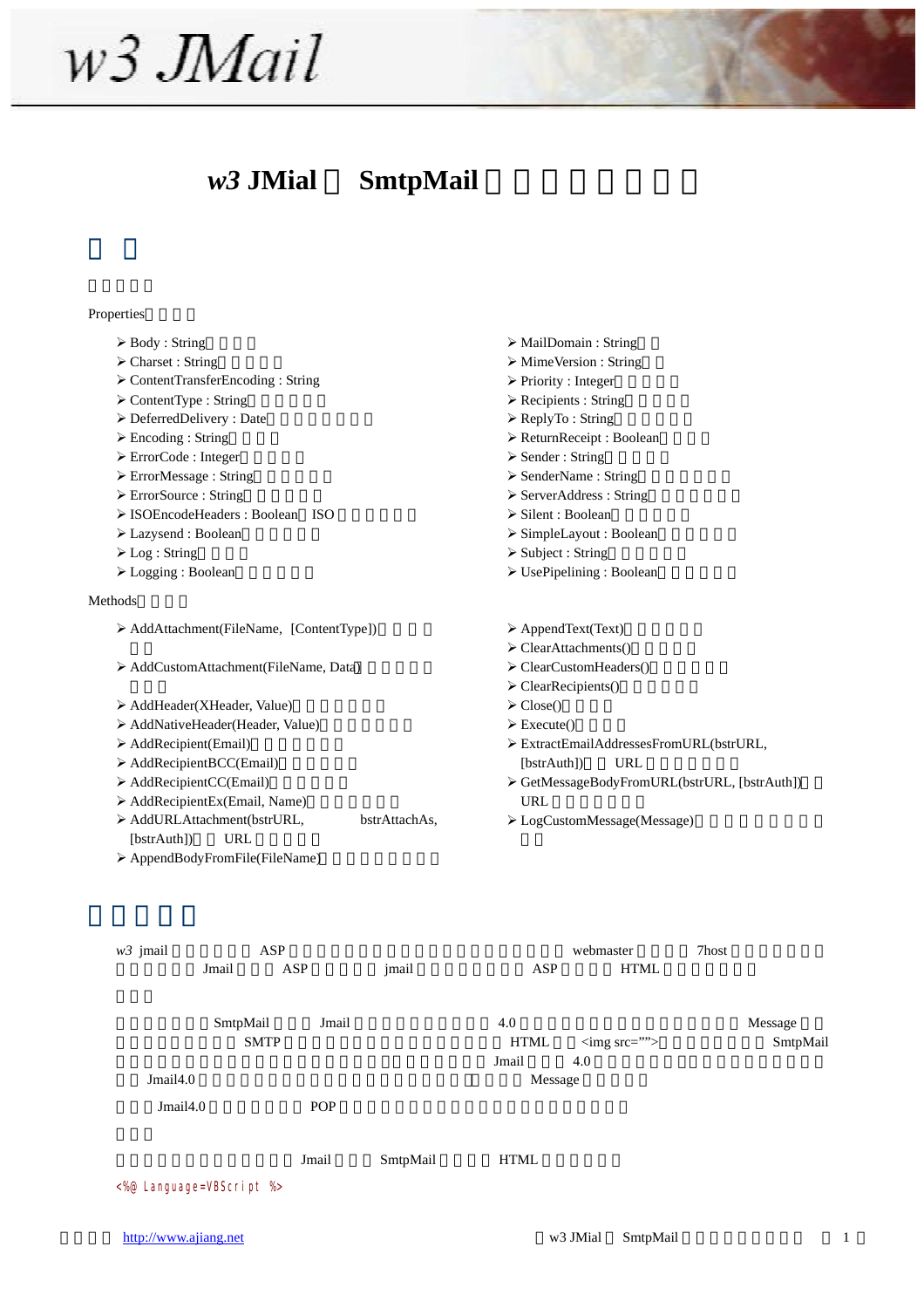# $w3$  *JMail*

```
<HTML> 
\leqHEAD
<meta http-equiv="Content-Type" content="text/html; charset=gb2312">
\langle/HEAD>RCDY>
   <\frac{9}{6}' jmail ;
   Set JMail = Server. CreateObiect("JMail. SMTPMail")
    \blacksquare such a set of the set of the set of the set of the SMTP \blacksquareJMail. ServerAddress = "mail. yourmailserver.net"
    ' 邮件字符集,这里设置为简体中文
   JMail. Charset = "gb2312"
                       HTMJMail. ContentType = "text/html"
    ' 发件人的信箱,请修改这一行,将地址改为你的地址
   JMail.Sender = "zjyfc@263.net"
    \mu and \mu and \mu and \mu and \mu and \muJMail. Sendername = "
    ' 邮件标题
   JMail. Subject = "''' 设置邮件的收件人信箱
   jmail.AddRecipient ("zjyfc@371.net") 
                                  & vbcrlf
    \mathsf{HTM} \mathsf{CP} \mathsf{CP}v bcrl f' JMail. Body =" \cdot & vbcrlf & "
   JMail.Body ="<html><body><font color=green>" 
    ' 为正文追加内容
   Jmail.AppendText ("这封邮件是用来做试验的:)<br>真的,不骗你。") 
   Jmail.AppendText ("</font></body></html>") 
   (1-5 \t1)JMail. Priority = 5' 执行发送任务
   JMail. Execute
    ' 提示发送成功
   Response. Wite "
   %> 
</BODY> 
</HTML>
```
sendmail.asp

#### $SmtpMail$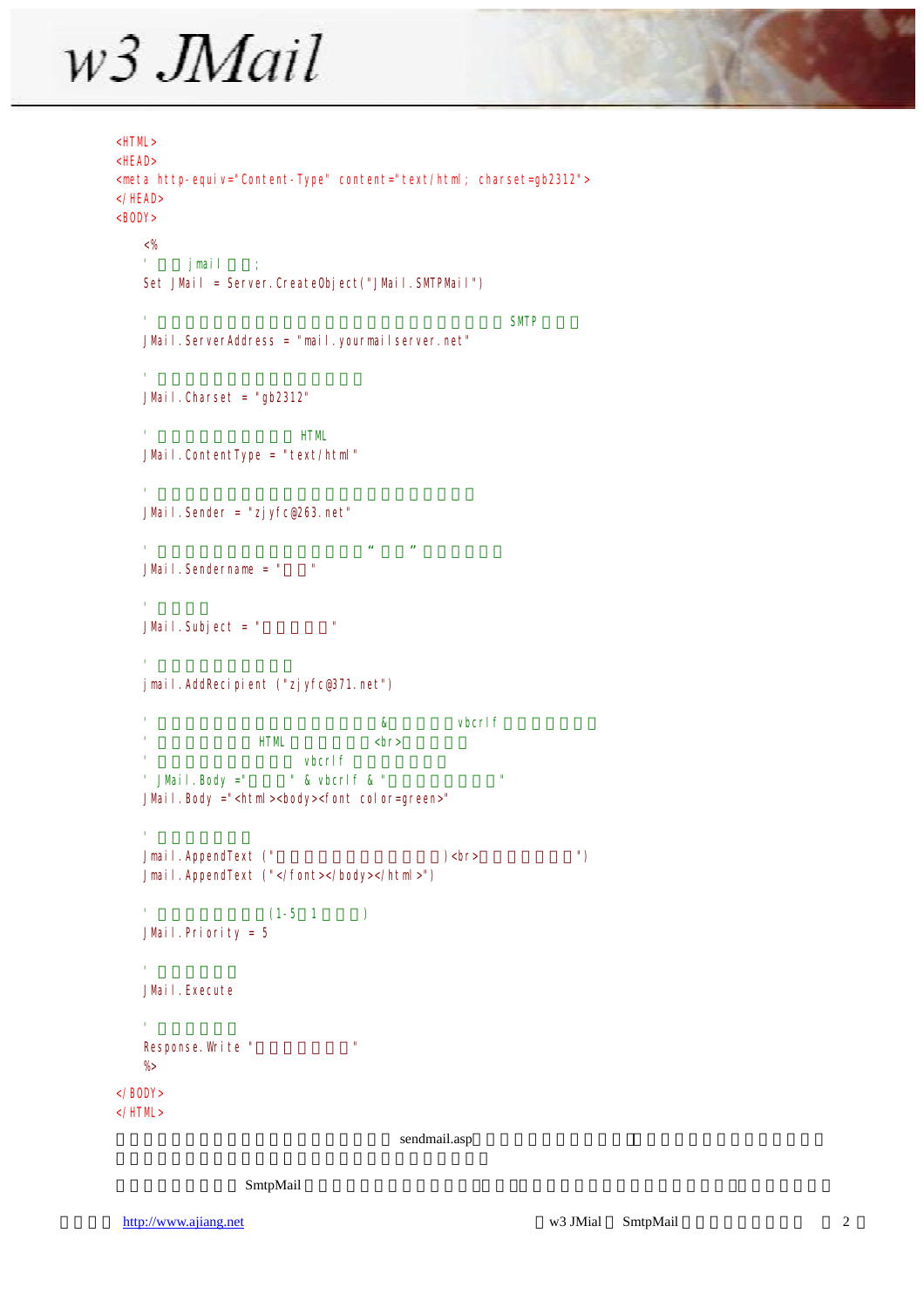w<sub>3</sub> JMail

 $URL$ 

#### [http://www.ajiang.net](http://www.ajiang.net/)

### **Properties**

#### $\triangleright$  Body : String

The body of the message. To append text to the body use AppendText

AppendText

#### $\triangleright$  Charset : String

This is the charset of the message. The default is "US-ASCII"

" US-ASCII"  $\qquad$ " gb2312"

#### ¾ ContentTransferEncoding : String

Specifies the content transfer encoding. The default is "Quoted-Printable"

#### $\triangleright$  ContentType : String

This is the contentype of the message. It defaults to "text/plain" but can be set to whatever you need. If you want to send HTML in your messages, change this to "text/html"

|      | " text/plain" |
|------|---------------|
| HTML | " $textthm"$  |

#### $\triangleright$  DeferredDelivery : Date

Sets defered delivery of messages. If the mailserver supports it the message wont be delivered before this date and time.

#### $\triangleright$  Encoding : String

This can be used to change the default Attachment encoding from base64. Valid options are "base64", "uuencode" or "quoted-printable"

" base64" base64 uuencode quoted-printable

#### ▶ ErrorCode : Integer

Contains the error code if JMail.silent is set to true.

JMail.silent true

#### $\triangleright$  ErrorMessage : String

Contains the error message if JMail.silent is set to true

JMail.silent true

#### $\triangleright$  ErrorSource : String

Contains the error source if JMail.silent is set to true

JMail.silent true

#### ▶ ISOEncodeHeaders : Boolean ISO

Encodes header stings according to iso-8859-1 character sets. The default is true.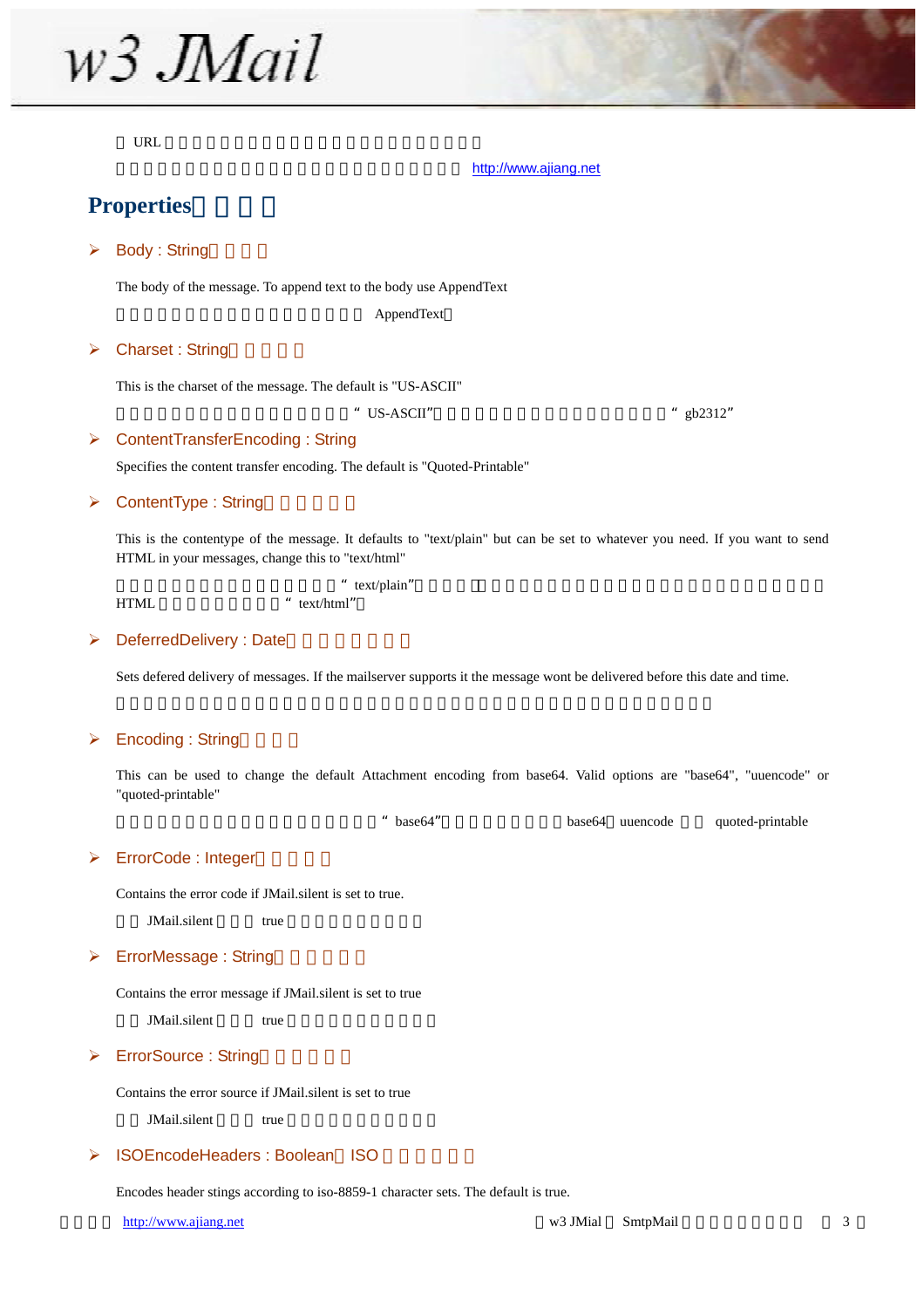

 $\frac{1}{100}$  iso-8859-1 true

#### $\blacktriangleright$  Lazysend : Boolean

This property specifies if JMail is to wait until the mail is sent and then return or if it is to buffer the message and send it in the background. By setting this you do however don get controll of error messages etc.

NOTE: If you use this option,

ServerAddress have NO function. The lazysend function will resolve the Mailserver with DNS

queries. This can be a problem in some configurations.

 $t$ rue JMAIL  $\sim$ 

 $JMAIL$  DNS  $JMAIL$ 

#### $\triangleright$  Log : String

This is the log created by JMail when loging is set to true

loging true JMail

#### $\triangleright$  Logging : Boolean

Enables/Disables logging in JMail

#### ¾ MailDomain : String()

This can be used to override the EHLO/HELO statement to your mailserver

#### $\triangleright$  MimeVersion : String

Specifies the mime version. The default is "1.0"

#### $\triangleright$  Priority : Integer

This is the priority of the message. The range of priorities can be from 1 to 5.

- 1 This means that the message is High Priority. Some mailers prefer to call this level "Urgent".
- 2 This is also high priority.
- 3 This is normal priority.
- 4 This is low priority.
- 5 This is the lowest priority.

 $1 \quad 5 \quad 1 \quad 3 \quad 5$ 

#### $\triangleright$  Recipients : String

Readonly property of all recipients of this message

#### $\triangleright$  ReplyTo : String

Specifies a optional reply address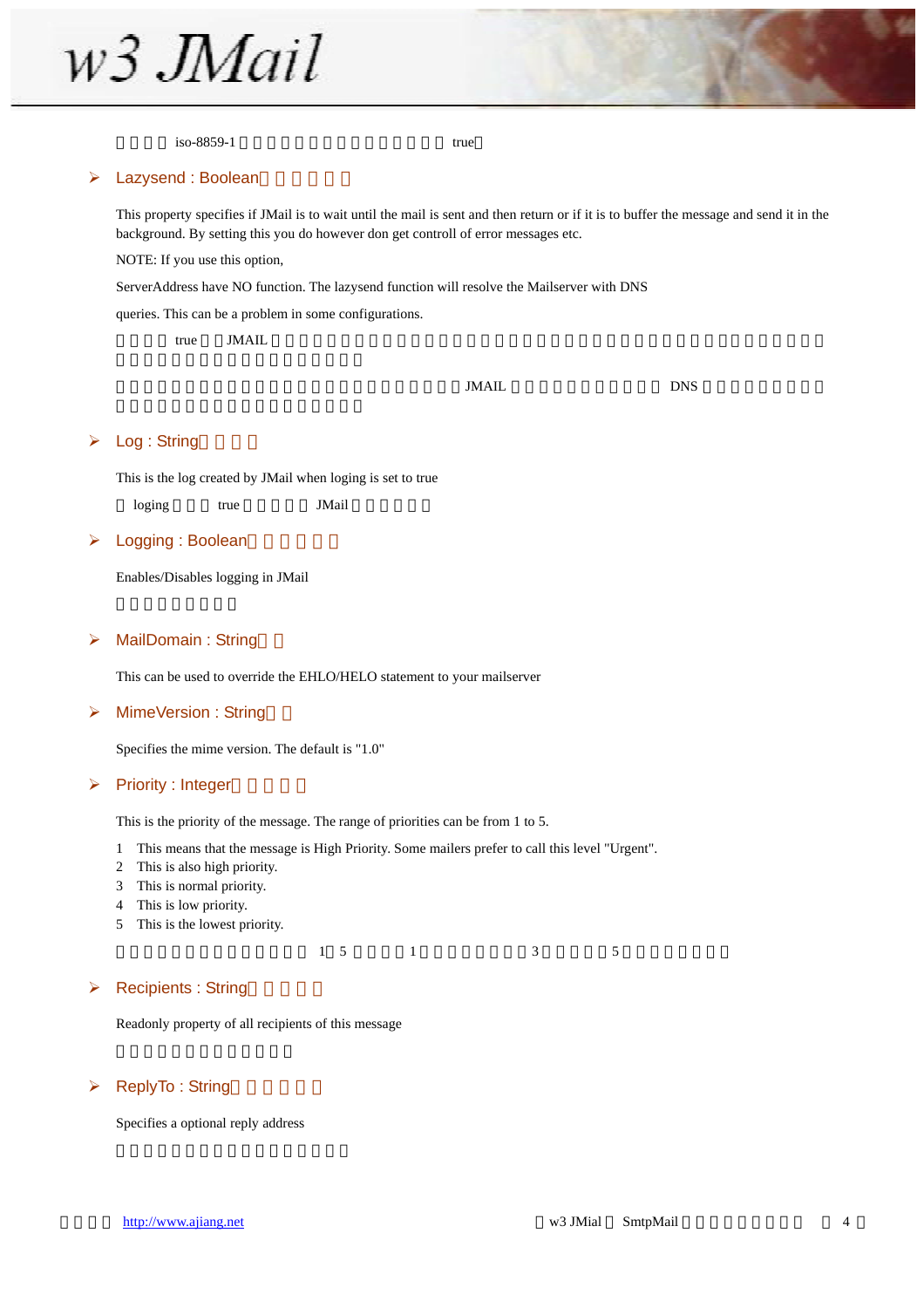w<sub>3</sub> JMail

#### $\triangleright$  ReturnReceipt : Boolean

Specifies wether or not the sender requires a return receipt. The default value of the property is "false"

 $"$  false"

#### $\triangleright$  Sender : String

Specifies the sender address of the message

#### $\triangleright$  SenderName : String

Specifies the sender name of the message

#### **▶ ServerAddress : String**

Specifies the address of the server. There can be more than one server specified by separating the list with a semicolon. If a port other than 25 is used then specify this by adding a colon after the servername. If the serverAddress is left blank JMail will try to resolv the remote Mail server and sen the message directly to that server.

 $\sim$  25  $MAL$ 

#### ¾ Silent : Boolean(安静发信)

Set to true, JMail will not trow exceptions. Instead JMail.execute() will return true or false depending on the success of the operation

| true | <b>JMAIL</b> | JMAIL.execute() | boolean |
|------|--------------|-----------------|---------|
|------|--------------|-----------------|---------|

#### $\triangleright$  SimpleLayout : Boolean

Set to true to reduce the number of headers JMail produces.

true JMAIL

#### $\triangleright$  Subject : String

Specifies the subject of the message

#### ▶ UsePipelining : Boolean

Overrides if JMail should use pipelining on a server that supports it.

 $JML$ 

### **Methods**(方法)

#### ¾ AddAttachment(FileName, [ContentType])(添加附件)

Adds a file attachment to the mssage

JMAIL.AddAttachment(  $\qquad$ , [ ]) Jmail.AddAttachment("C:\box.zip")

http://www.ajiang.net 5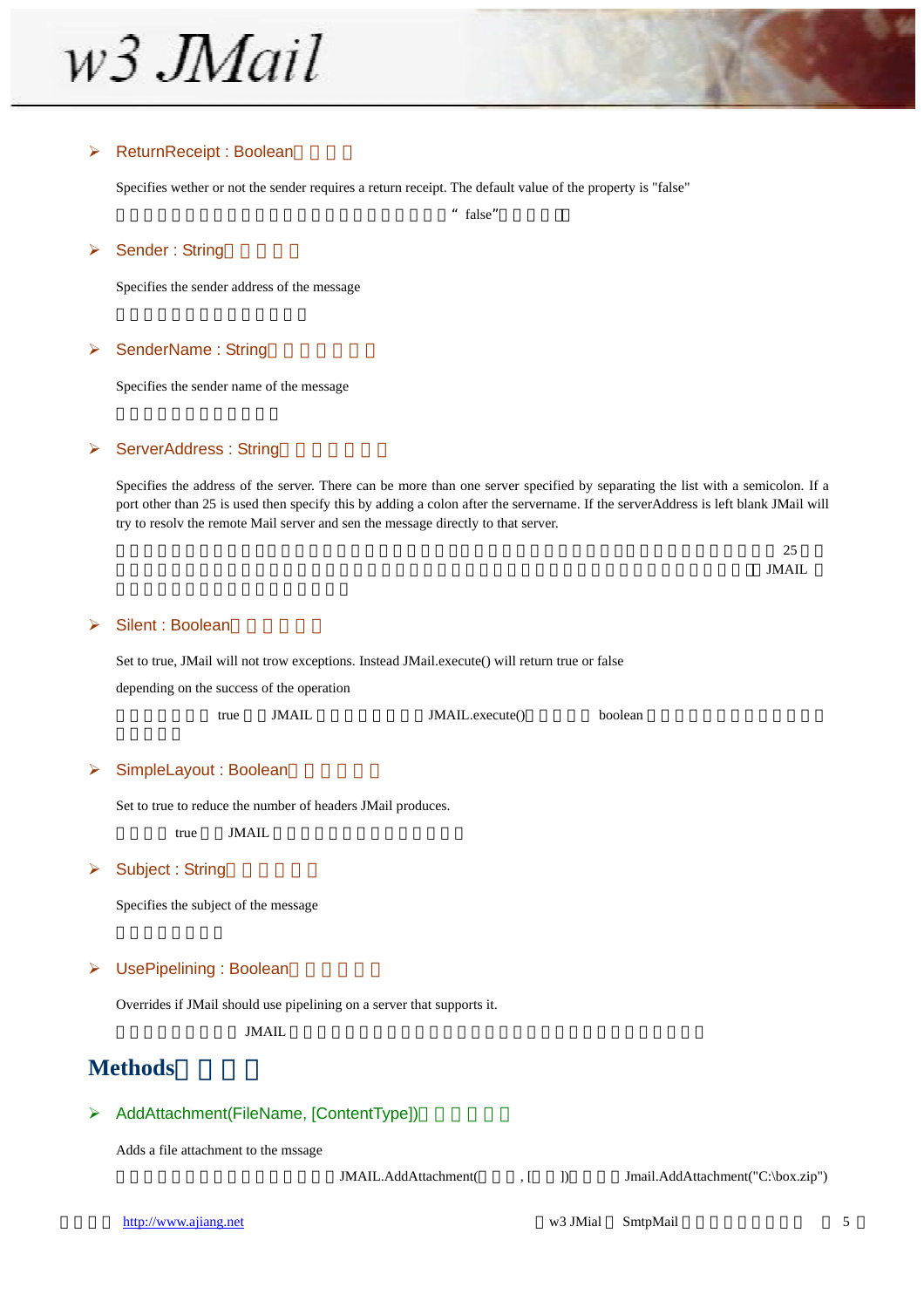w<sub>3</sub> JMail

#### ▶ AddCustomAttachment(FileName, Data)

Adds a custom attachment. This can be used to attach "virtual files" like a generated text string or certificate etc.

#### ▶ AddHeader(XHeader, Value)

Adds a user defined X-header to the message

#### $\triangleright$  AddNativeHeader(Header, Value)

Adds a header to the message

#### $\triangleright$  AddRecipient(Email)

Adds a recipient to the message

#### $\triangleright$  AddRecipientBCC(Email)

Adds a Blind Carbon Copy recipient to the message

#### ▶ AddRecipientCC(Email)

Adds a Carbon Copy recipient to the message

#### $\triangleright$  AddRecipientEx(Email, Name)

Adds a recipient with a name to the message

#### → AddURLAttachment(bstrURL, bstrAttachAs, [bstrAuth]) URL

Downloads and adds an attachment based on an URL. A seconds argument, "AttachAs", is used for specifying the filename that the attachment will receive in the message. A third and optional argument is used for optional WWW-Authentication.

URL  $\mathbb{C}$  URL  $\mathbb{C}$   $\mathbb{C}$   $\mathbb{C}$   $\mathbb{C}$   $\mathbb{C}$   $\mathbb{C}$   $\mathbb{C}$   $\mathbb{C}$   $\mathbb{C}$   $\mathbb{C}$   $\mathbb{C}$   $\mathbb{C}$   $\mathbb{C}$   $\mathbb{C}$   $\mathbb{C}$   $\mathbb{C}$   $\mathbb{C}$   $\mathbb{C}$   $\mathbb{C}$   $\mathbb{C}$   $\mathbb{C}$   $\mathbb{C}$   $\mathbb{C$ 

#### **▶ AppendBodyFromFile(FileName)**

**URL** 

Appends body text from a file

#### $\triangleright$  AppendText(Text)

Append "text" to body